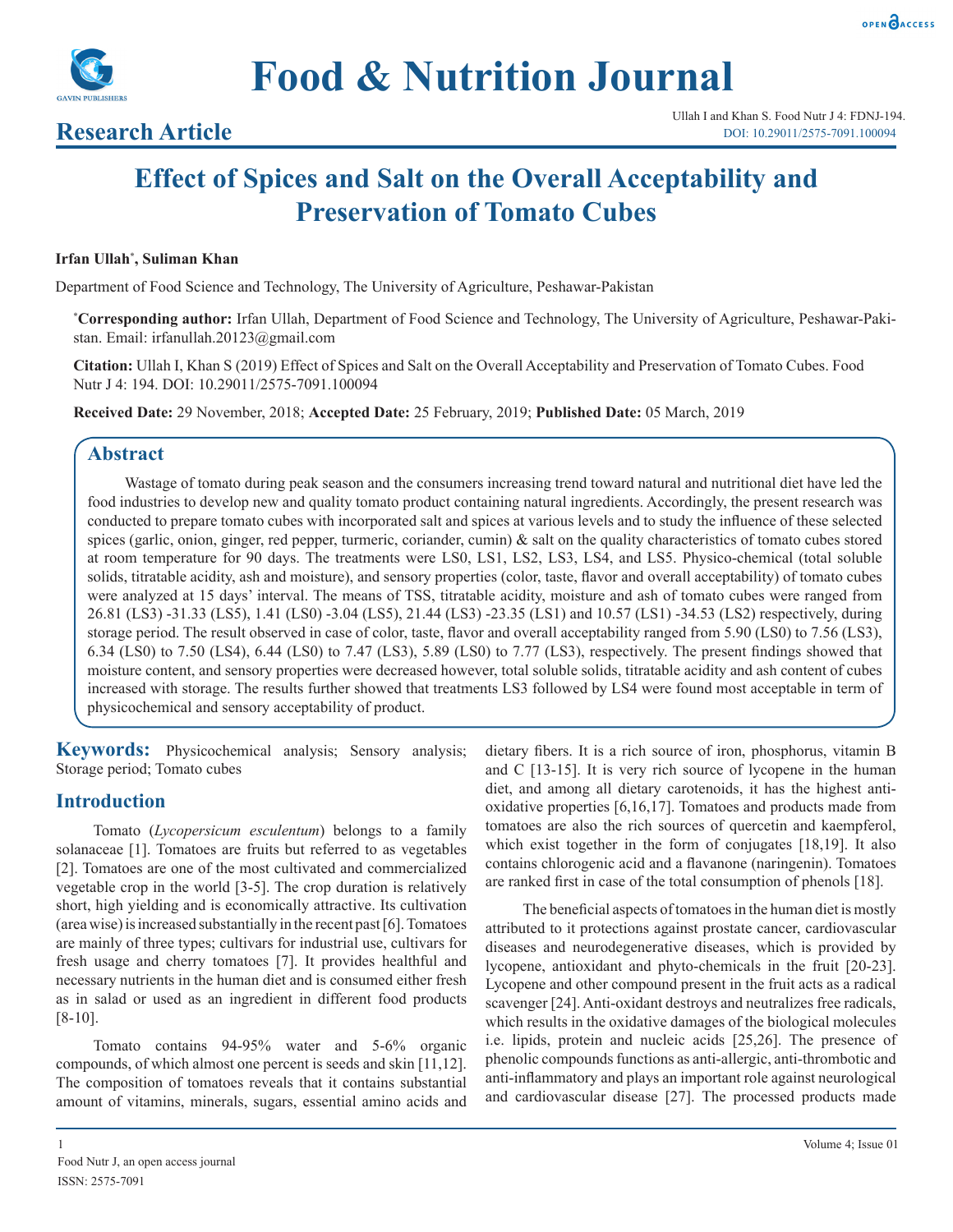from tomatoes include purees, pastes, ketchup and juices. Their shelf life has been increased to a great extent by canning and drying [6,28]. It is very important to extend the shelf life of the tomatoes for domestic market and exporting [29]. Dehydration of tomato is one the oldest process used to overcome the losses of tomato by extending the storage life [20]. It can be preserved by different methods such as canning, bottling and by using chemical preservatives [30].

The usage of spices has increased significantly in the recent years because of its preservative role. Some studies provide information on their inhibitory role against microbial contamination [31-33]. Over all spices cannot help in the preservation of food. Some provide only flavor to food like vinegar, some act as an antimicrobial which help the food to preserve it for long time like salts and garlic. The usage of herbs in large quantity leads to high flavor, texture, when used in the commodities like soups; whereas when exposed to high quantity of salts no detrimental changes were observed [34]. Spices are used in tomato ketchup along with salt, sugar and vinegar with other optional ingredients (starches, onions, garlic etc.), where the proportion of tomato solids must not be less than 12% and is the most highly consumed products [35]. The current study is designed keeping in view the effect of natural additives i.e. spices and salt on the physicochemical, microbial and sensory attributes of tomato cubes during storage period.

#### **Material and Methods**

Tomato, garlic, onion, salt, ginger, red pepper, turmeric powder, coriander powder and cumin powder were purchased from the local market at Peshawar, and were brought to the laboratory of Pakistan Council of Scientific and Industrial Research (PCSIR), Peshawar for research work.

#### **Preparation of Tomato Cubes**

Tomatoes were washed and the unwanted portions as well as diseased tomatoes were removed. The tomatoes were slashed into four equal halves and the pulp was extracted through Pulper machine. Garlic, onion and ginger were first peeled and cut into small pieces and the pulp were extracted through Pulper machine. Garlic, onion and ginger pulp as well as salt, red pepper, turmeric powder, coriander powder and cumin powder were mixed with the tomato pulp. The mixtures were then heated until the moisture content reduced to 22 percent. After heating, the mixtures were

put in a cube shaped plastic mould. Then the cubes were placed in an oven at a temperature of  $60\,^{\circ}\text{C}$  to avoid moisture absorption. The standard protocol of Amankwah et al. (2006) [36] was used by modifying the time for heat treatment and the amount of additives.

#### **Physicochemical Analysis**

Physicochemical properties such as total soluble solids, titratable acidity, moisture and ash contents were determined following the standard method of AOAC (2012) [37].

#### **Sensory Evaluation**

The 9-point hedonic scale of Larmond (1977) [38] was used for sensory evaluation. On the basis of experience in sensory analysis, 15 judges were selected. The quality characteristics including taste, color, flavor and overall acceptability were estimated by taking the mean value of final decision of the panelists. The panelist expresses the results in term of hedonic scale (1-9), where 9 exhibit strong liking and 1 express strong disliking.

#### **Statistical Analysis**

The data were analyzed statistically by using 2-factorial Completely Randomized Design (CRD) and means were separated by LSD test at 0.05% significant level [39].

# **Results and Discussion**

#### **Total Soluble Solids of Cubes**

The effect of storage and treatments on total soluble solids of tomato cubes stored at room temperature is presented in Table 1, 2. Statistically analyzed data showed that storage and treatments had significant ( $p \le 0.05$ ) effect on TSS of tomato cubes. The results showed that total soluble solids were significantly increased during storage. At initial day of storage of tomato cubes, total soluble solids were found in the range of 27.0 to 30.0. But on the other hand, after 90 days' interval storage, total soluble solids raised (27.8-33.0). The results are similar to the findings of (Rohani et al. 1979) [40], who studied TSS of tomato paste in the range of 25.5 to 31.3. Total soluble solids fluctuate during storage due to different factors. Temperature is one of the main factors which affect total soluble solids during storage [41]. Similarly, total soluble solids are also related to moisture content i.e. increase in moisture content cause dilution effect of solids [42].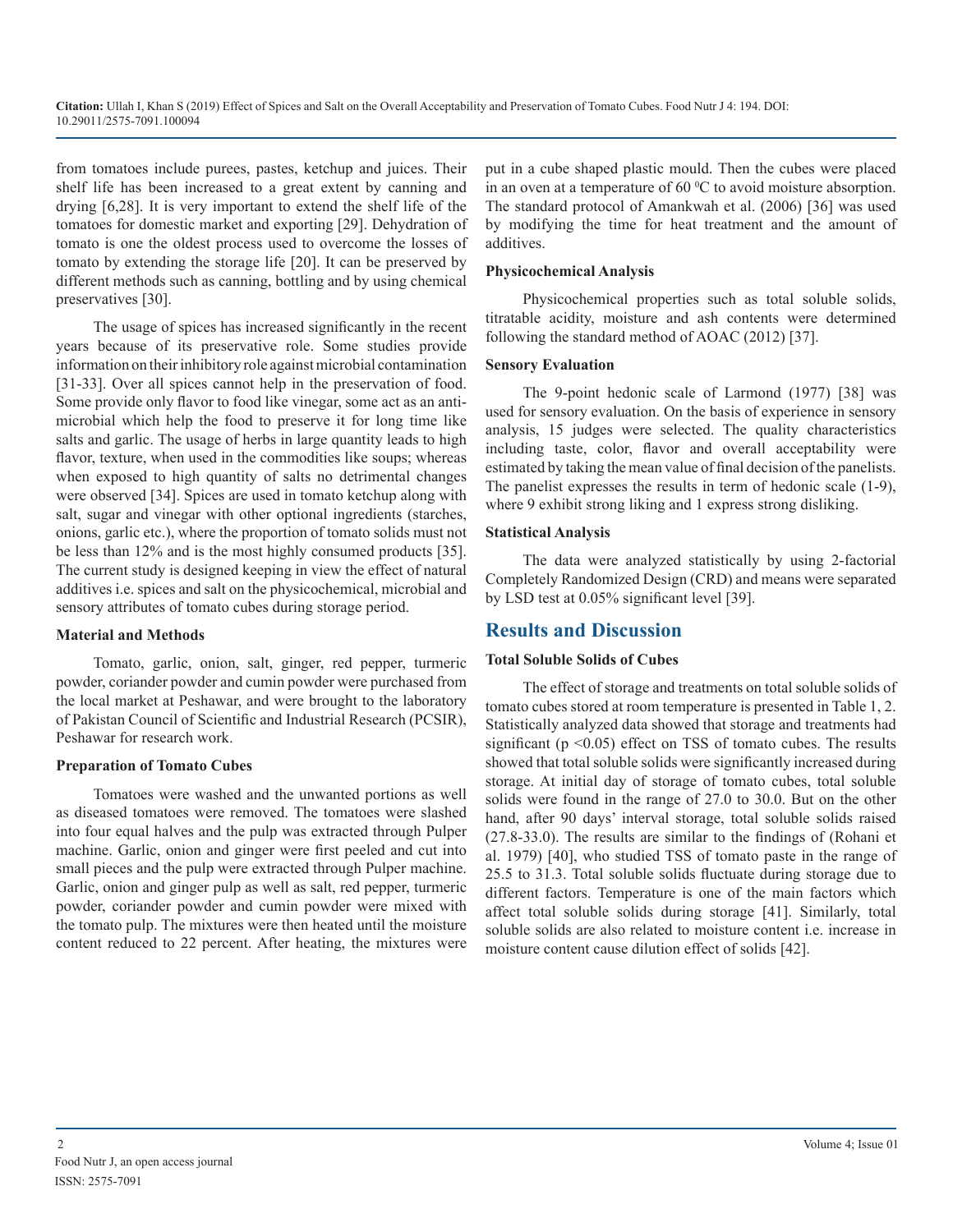| <b>Treatments</b> | Salt (g) | <b>Tomato</b><br>Pulp (kg) | Garlic<br>(g) | Onion<br>(bulb) | Ginger<br>(g) | Red pepper<br>(g) | Turmeric<br>powder (g) | Coriander<br>powder (g) | <b>Cumin powder</b><br>(g) |
|-------------------|----------|----------------------------|---------------|-----------------|---------------|-------------------|------------------------|-------------------------|----------------------------|
| LS <sub>0</sub>   | Nil      |                            | Nil           | Nil             | Nil           | Nil               | Nil                    | Nil                     | N <sub>il</sub>            |
| LS1               | 4        |                            | Nil           | N <sub>il</sub> | Nil           | Nil               | N <sub>il</sub>        | Nil                     | Nil                        |
| LS2               |          |                            | 10            |                 | 10            | Nil               | N <sub>il</sub>        | N <sub>il</sub>         | N <sub>il</sub>            |
| LS3               |          |                            | 10            |                 | 10            | 8                 |                        |                         |                            |
| LS4               |          |                            | 15            |                 | 15            | 8                 | 8                      | 8                       | 4                          |
| LS5               | b        |                            | 15            |                 | 15            | 10                | 10                     | 10                      |                            |

|  |  | Table 1: Proposed plan of study. |  |  |
|--|--|----------------------------------|--|--|
|--|--|----------------------------------|--|--|

| <b>Treatments</b> |                                                                                                  |        |        | <b>Storage Intervals</b> |        |        |        | $%$ Increase | <b>Means</b> |
|-------------------|--------------------------------------------------------------------------------------------------|--------|--------|--------------------------|--------|--------|--------|--------------|--------------|
|                   | $\bf{0}$                                                                                         | 15     | 30     | 45                       | 60     | 75     | 90     |              |              |
| LS <sub>0</sub>   | 27                                                                                               | 27.6   | 28.3   | 28.9                     | 29.6   | 30.3   | 31.1   | 13.18        | 28.97c       |
| LS1               | 29                                                                                               | 29.7   | 30.4   | 31                       | 31.6   | 32.3   | 33     | 12.12        | 31.00a       |
| LS <sub>2</sub>   | 26                                                                                               | 26.5   | 26.9   | 27.2                     | 27.8   | 28.4   | 29.2   | 10.96        | 27.43d       |
| LS3               | 26                                                                                               | 26.3   | 26.5   | 26.7                     | 27     | 27.4   | 27.8   | 6.47         | 26.81e       |
| LS4               | 29                                                                                               | 29.5   | 29.9   | 30.3                     | 30.7   | 31.1   | 31.8   | 8.81         | 30.33b       |
| LS5               | 30                                                                                               | 30.4   | 30.8   | 31.2                     | 31.7   | 32.3   | 32.9   | 8.81         | 31.33a       |
| Mean              | 27.40g                                                                                           | 27.92f | 28.40e | 28.82d                   | 29.34e | 29.90b | 30.58a |              |              |
|                   | Mean values followed by different letters are significantly $(P<0.05)$ different from each other |        |        |                          |        |        |        |              |              |

**Table 2:** Influence of storage period and treatments on total soluble solids of tomato cubes.

# **Titratable Acidity of Cubes**

Titratable acidity of tomato cubes had significantly ( $p<0.05$ ) different from each other. The results showed that higher acidity was found in LS0 (3.04 %) whereas lower total acidity (1.41%) was observed in LS5 at initial day of storage (Table 3). It was observed from the results that titratable acidity increased with the storage intervals in the range of 1.80 % to 5 %. Titratable acidity may be affected by the temperature and presence of sugar content in fruits and also influenced by the conversion of starch into sugar [43,44]. It might be increased by the influence of spoilage organisms which can secrete some substance into the samples [45].

|                   |              |                                                                                                   |        | <b>Storage Intervals</b> |        |       |       |            | <b>Means</b>      |
|-------------------|--------------|---------------------------------------------------------------------------------------------------|--------|--------------------------|--------|-------|-------|------------|-------------------|
| <b>Treatments</b> | $\mathbf{0}$ | 15                                                                                                | 30     | 45                       | 60     | 75    | 90    | % Increase |                   |
| LS <sub>0</sub>   | 0.81         | 1.23                                                                                              | 2.74   | 3.37                     | 3.98   | 4.12  | 5     | 83.8       | 3.04a             |
| LS1               | 0.69         | 1.73                                                                                              | 2.54   | 2.68                     | 2.77   | 2.81  | 2.93  | 76.45      | 2.31 <sub>b</sub> |
| LS <sub>2</sub>   | 0.77         | 0.97                                                                                              | 1.43   | 2.17                     | 2.29   | 2.35  | 2.46  | 68.7       | 1.78bc            |
| LS3               | 0.87         | 1.13                                                                                              | 1.45   | 1.58                     | 1.67   | 1.73  | 1.83  | 52.46      | 1.47c             |
| LS4               | 0.73         | 1.41                                                                                              | 1.48   | 1.55                     | 1.63   | 1.72  | 1.81  | 59.67      | 1.48c             |
| LS5               | 0.72         | 1.14                                                                                              | 1.32   | 1.47                     | 1.63   | 1.78  | 1.8   | 60         | 1.41c             |
| Mean              | 0.77d        | 1.29cd                                                                                            | 1.93bc | 2.27ab                   | 2.47ab | 2.55a | 2.81a |            |                   |
|                   |              | Mean values followed by different letters are significantly $(P< 0.05)$ different from each other |        |                          |        |       |       |            |                   |

**Table 3:** Influence of storage period and treatments on titratable acidity of tomato cubes.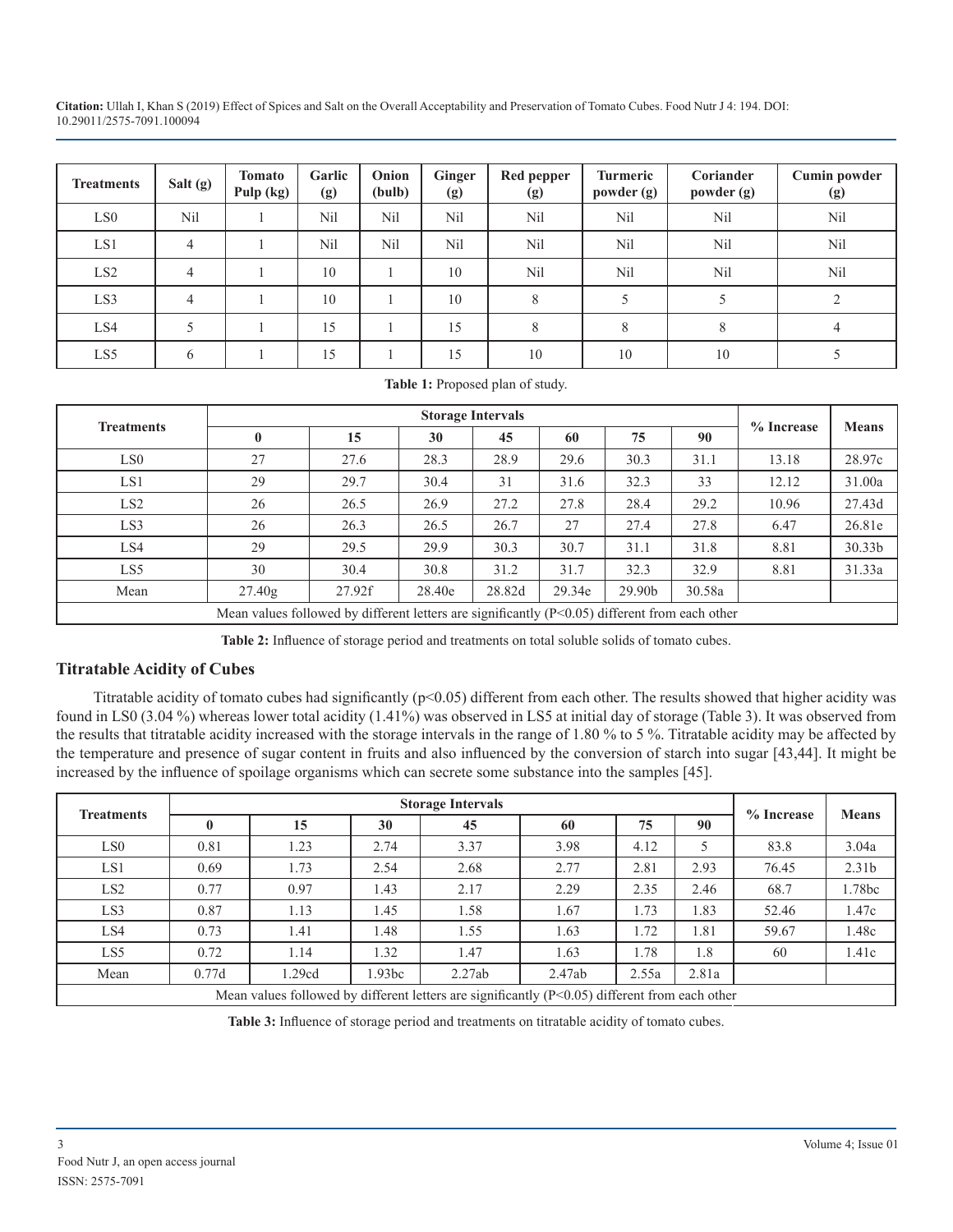#### **Moisture (%) of Cubes**

Statistical results indicate that treatments and storage period had significant (p<0.05) influence on moisture content of tomato cubes (Table 4). The moisture content was observed in the range of 21.44 % (LS3) to 23.35 % (LS1) at the storage of tomato cubes after 90 days. But at initial day of storage the moisture content was found in the range of 22.87 to 21.9%. The results indicated that moisture content decreased significantly during storage. The results are similar with the findings of the article by [46]. They observed moisture content of 16-27 % in tomato cubes. Moisture content of any food product during storage depends on the processing time and storage temperature [47]. Lodge and Whalley (1981) [48] concluded that moisture content and water activity are directly proportional to each other. The higher the moisture content the higher the water activity and vice versa.

|                   |        |         |        | <b>Storage Intervals</b> |                                                                                                  |         |        | $\frac{0}{0}$   | <b>Means</b> |
|-------------------|--------|---------|--------|--------------------------|--------------------------------------------------------------------------------------------------|---------|--------|-----------------|--------------|
| <b>Treatments</b> |        | 15      | 30     | 45                       | 60                                                                                               | 75      | 90     | <b>Decrease</b> |              |
| LS <sub>0</sub>   | 23.1   | 22.83   | 22.58  | 22.39                    | 22.12                                                                                            | 21.77   | 21.49  | 6.97            | 22.33c       |
| LS1               | 22.92  | 22.75   | 22.59  | 22.38                    | 22.14                                                                                            | 21.94   | 21.73  | 5.19            | 23.35c       |
| LS <sub>2</sub>   | 22.82  | 22.78   | 22.74  | 22.13                    | 21.95                                                                                            | 21.93   | 21.87  | 4.16            | 22.32c       |
| LS3               | 21.7   | 21.63   | 21.52  | 21.47                    | 21.35                                                                                            | 21.24   | 21.17  | 2.44            | 21.44d       |
| LS4               | 23.52  | 23.47   | 23.33  | 23.28                    | 23.15                                                                                            | 22.93   | 22.85  | 2.85            | 23.22a       |
| LS5               | 23.21  | 23.17   | 22.82  | 22.74                    | 22.65                                                                                            | 22.56   | 22.43  | 3.36            | 22.80b       |
| Mean              | 22.87a | 22.78ab | 22.60b | 22.40c                   | 22.24cd                                                                                          | 22.09de | 21.96e |                 |              |
|                   |        |         |        |                          | Mean values followed by different letters are significantly $(P<0.05)$ different from each other |         |        |                 |              |

**Table 4:** Influence of storage period and treatments on percent moisture of tomato cubes.

# **Sensory Evaluation of Tomato Cubes**

#### **Color Measurement**

The results of stored treatments of tomato cubes are presented in Table 5. Statistically both storage and treatments had significant  $(p \le 0.05)$  effect on color of tomato cubes. Maximum score of 7.56 was given to LS3, whereas minimum score of 5.90 was given to LS0 by the panelists. Maximum rating of 8.20 was observed at day one, while minimum rating of 5.55 was observed at 90 days' storage interval. Throughout the storage, the highest fall in color was recorded in LS0 (48.72%), while lowest fall was observed in LS3 (20.24%). Lycopene is the color pigment of tomato, which is affected by the addition of sodium chloride and heat treatment [20]. It was also observed that the color of tomato product might also be influenced by drying time [49,50].

|                   |          |                   |       | <b>Storage Intervals</b> |                                                                                                  |               |       | $\frac{0}{0}$   | <b>Means</b>      |
|-------------------|----------|-------------------|-------|--------------------------|--------------------------------------------------------------------------------------------------|---------------|-------|-----------------|-------------------|
| <b>Treatments</b> | $\bf{0}$ | 15                | 30    | 45                       | 60                                                                                               | 75            | 90    | <b>Decrease</b> |                   |
| LS <sub>0</sub>   | 7.8      | 7.2               | 6.4   | 5.9                      | 5.3                                                                                              | 4.7           | 4     | 48.72           | 5.90d             |
| LS1               | 8.3      | 7.6               | 7.2   | 6.7                      | 6.2                                                                                              | 5.7           | 5.1   | 38.55           | 6.69c             |
| LS <sub>2</sub>   | 8.3      | 8                 | 7.6   | 7.2                      | 6.8                                                                                              | 6.3           | 5.7   | 31.33           | 7.13 <sub>b</sub> |
| LS3               | 8.4      | 8.1               | 7.8   | 7.6                      | 7.3                                                                                              | $\mathcal{I}$ | 6.7   | 20.24           | 7.56a             |
| LS4               | 8.2      | 7.5               | 7.3   | 6.8                      | 6.5                                                                                              | 6.2           | 6     | 26.83           | 6.93bc            |
| LS5               | 8.2      | 7.8               | 7.3   | 6.9                      | 6.5                                                                                              | 6.1           | 5.8   | 29.27           | 6.94bc            |
| Mean              | 8.20a    | 7.70 <sub>b</sub> | 7.27c | 6.85d                    | 6.43e                                                                                            | 6.00f         | 5.55g |                 |                   |
|                   |          |                   |       |                          | Mean values followed by different letters are significantly $(P<0.05)$ different from each other |               |       |                 |                   |

**Table 5:** Influence of storage period and treatments on color of tomato cubes.

## **Taste**

The effect of storage duration and treatments on taste of tomato cubes stored at room temperature is presented in Table 6. Statistically both storage and treatments had significant ( $p<0.05$ ) impact on taste of tomato cubes. Higher score of 7.50 were obtained by LS4, whereas lower score of 6.34 were obtained by LS0 of tomato cubes. Maximum taste score (8.53) was observed at day one, while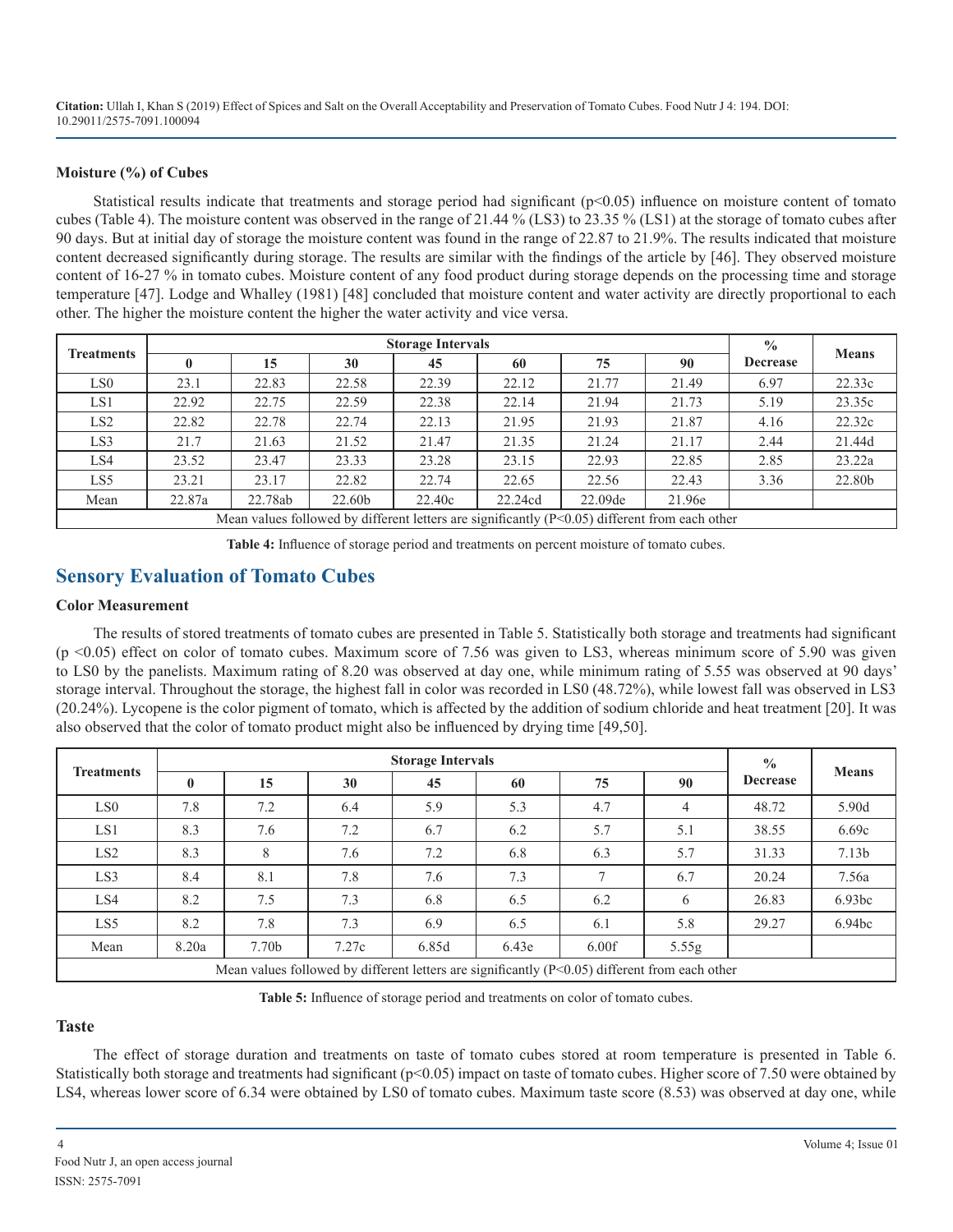lowest taste score (5.82) was observed at day 90 of storage interval. Throughout the storage period, the highest fall in taste was recorded in LS0 (46.34%) while lowest fall was observed in LS3 (26.44%). Among treatments, maximum mean score was observed in treatment having fewer spices (8.14), while minimum was recorded (2.29) in the treatment having maximum concentration of spices. The result of analyzed samples showed a linear decrease for taste among treatments during storage periods. Increase in the concentration of spices beyond optimum amounts may, however, reduce the taste ratings thus requiring optimization. However, dried tomato was shown to maintain acceptable sweetness ratings within a study period of two months [51].

|                   |              |       |       | <b>Storage Intervals</b> |                                                                                                  |       |       | $\frac{0}{0}$   | <b>Means</b> |
|-------------------|--------------|-------|-------|--------------------------|--------------------------------------------------------------------------------------------------|-------|-------|-----------------|--------------|
| <b>Treatments</b> | $\mathbf{0}$ | 15    | 30    | 45                       | 60                                                                                               | 75    | 90    | <b>Decrease</b> |              |
| LS <sub>0</sub>   | 8.2          | 7.6   |       | 6.4                      | 5.7                                                                                              | 5.1   | 4.4   | 46.34           | 6.34c        |
| LS1               | 8.6          | 8.4   | 8.1   | 7.6                      | 7.3                                                                                              |       | 5.8   | 32.56           | 7.40ab       |
| LS <sub>2</sub>   | 8.5          | 8     | 7.6   | 7.1                      | 6.8                                                                                              | 6.3   | 5.8   | 31.76           | 7.16b        |
| LS3               | 8.7          | 8.1   | 7.8   | 7.3                      |                                                                                                  | 6.7   | 6.4   | 26.44           | 7.43a        |
| LS4               | 8.6          | 8.3   |       | 7.5                      | 7.1                                                                                              | 6.7   | 6.3   | 26.74           | 7.50a        |
| LS5               | 8.6          | 8.2   | 7.8   | 7.3                      |                                                                                                  | 6.6   | 6.2   | 27.91           | 7.39ab       |
| Mean              | 8.53a        | 8.10b | 7.72c | 7.20d                    | 6.82e                                                                                            | 6.23f | 5.82g |                 |              |
|                   |              |       |       |                          | Mean values followed by different letters are significantly $(P<0.05)$ different from each other |       |       |                 |              |



#### **Flavor**

Table 7 shows the impact of flavor on tomato cubes. Statistically both storage and treatments had significant (p<0.05) influence on flavor. LS3 was given maximum score (7.47) for flavor, whereas LS0 was given minimum score (6.44) by the sensory panels. Higher score for flavor (8.38) was observed at day one while lower score (5.70) was observed at 90 days of storage interval. During the storage period, highest fall in flavor score was recorded in LS0 (41.98%) while lowest fall was observed in LS3 (23.53%). Among the various samples, maximum mean score was recorded (8.05) in treatments having maximum proportion of spices, while minimum mean score was observed in treatments having minimum proportion of spices (4.71). The results pertaining to the response of flavor on the storage interval of the candies prepared from tomato paste. The mean scores of judges for flavor significantly decreased from 8.25 to 4.92 during storage [52].

|                   |       |                   |       | <b>Storage Intervals</b> |                                                                                                  |       |                   | $\frac{0}{0}$   | <b>Means</b> |
|-------------------|-------|-------------------|-------|--------------------------|--------------------------------------------------------------------------------------------------|-------|-------------------|-----------------|--------------|
| <b>Treatments</b> |       | 15                | 30    | 45                       | 60                                                                                               | 75    | 90                | <b>Decrease</b> |              |
| LS <sub>0</sub>   | 8.1   | 7.6               |       | 6.5                      | 5.9                                                                                              | 5.3   | 4.7               | 41.98           | 6.44d        |
| LS1               | 8.5   |                   | 7.5   | 7.1                      | 6.6                                                                                              | 6.1   | 5.7               | 32.94           | 7.07c        |
| LS <sub>2</sub>   | 8.4   |                   | 7.7   | 7.3                      | 6.8                                                                                              | 6.4   | 5.9               | 29.76           | 7.21bc       |
| LS3               | 8.5   | 8.1               | 7.7   | 7.5                      | 7.2                                                                                              | 6.8   | 6.5               | 23.53           | 7.47a        |
| LS4               | 8.4   | 8.1               | 7.7   | 7.4                      |                                                                                                  | 6.6   | 6.4               | 23.81           | 7.37ab       |
| LS5               | 8.4   |                   | 7.6   | 7.2                      | 6.9                                                                                              | 6.5   | 6.1               | 27.38           | 7.24bc       |
| Mean              | 8.38a | 7.93 <sub>b</sub> | 7.48c | 7.10d                    | 6.63e                                                                                            | 6.15f | 5.70 <sub>g</sub> |                 |              |
|                   |       |                   |       |                          | Mean values followed by different letters are significantly $(P<0.05)$ different from each other |       |                   |                 |              |

**Table 7:** Influence of storage period and treatments on flavor of tomato cubes.

# **Overall Acceptability**

The impact of storage and treatments on over all acceptability of tomato cubes stored at room temperature are presented in Table 8. Statistically, both storage and treatments had significant (p<0.05) effect on over all acceptability of tomato cubes. LS3 got the highest acceptance score (7.77), whereas LS0 obtained the lowest acceptance scores (5.89) among the tomato cube samples. Likewise, higher overall acceptability (8.28) was observed at day one, while lowest (5.37) was observed at day 90 of storage interval. In the whole period of the storage, the maximum decline in overall acceptability rating was recorded in LS0 (49.37%) while lowest decline was observed in LS3 (19.77%) followed by LS4 (25.88%). Overall acceptability generally related to all sensory attributes. It is reported that the acceptability of fruits and vegetables is influenced by their flavor and taste. The overall acceptability of intermediate moisture product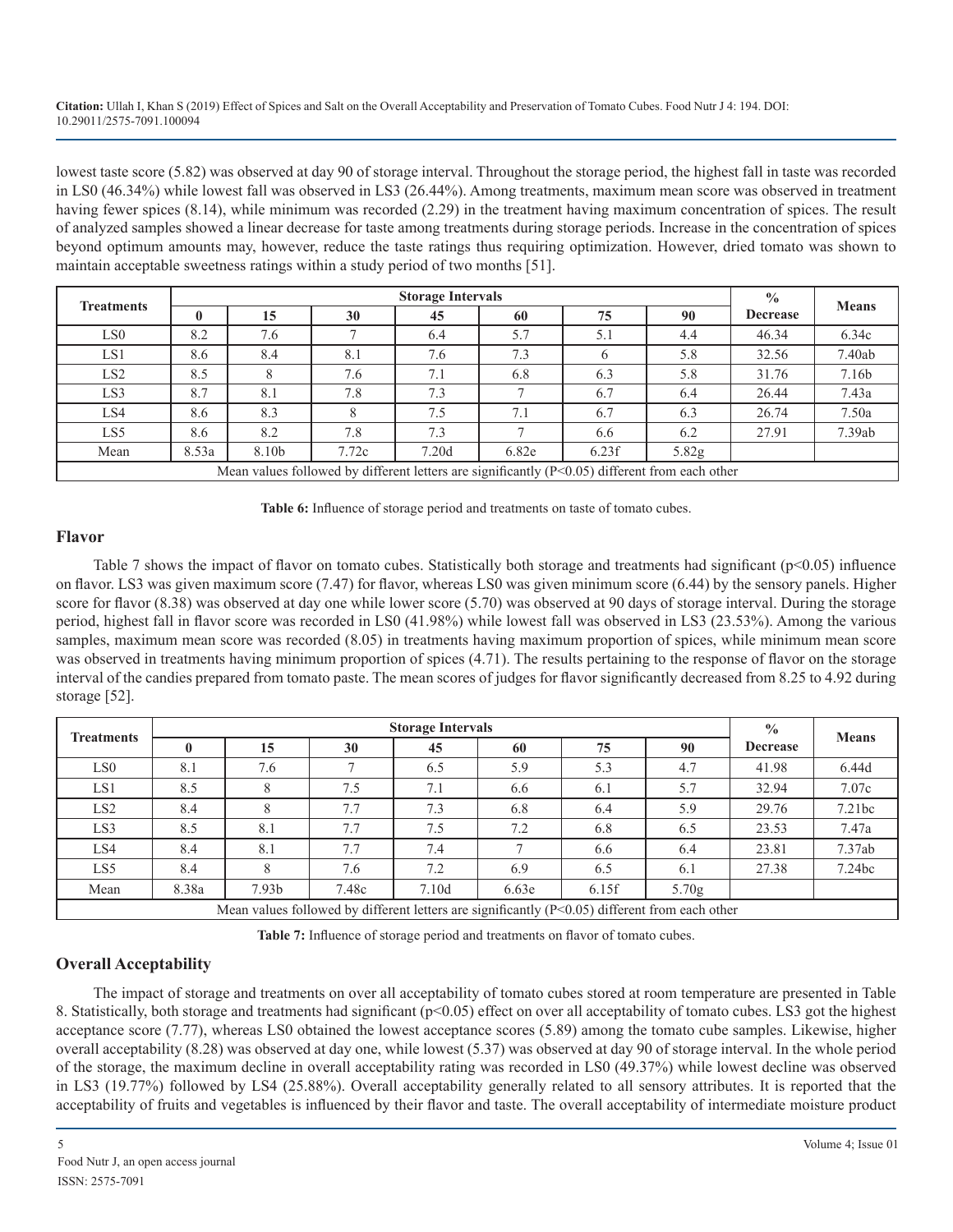decreased significantly during keeping period [53]. Maximum mean score was recorded in samples having maximum amount of spices, while minimum mean score was observed in the sample having minimum amount of spices.

|                   |              |       |       | <b>Storage Intervals</b> |                                                                                                   |       |                   | $\frac{0}{0}$   | <b>Means</b>      |
|-------------------|--------------|-------|-------|--------------------------|---------------------------------------------------------------------------------------------------|-------|-------------------|-----------------|-------------------|
| <b>Treatments</b> | $\mathbf{0}$ | 15    | 30    | 45                       | 60                                                                                                | 75    | 90                | <b>Decrease</b> |                   |
| LS <sub>0</sub>   | 7.9          | 7.2   | 6.5   | 5.8                      | 5.2                                                                                               | 4.6   |                   | 49.37           | 5.89e             |
| LS1               | 8.1          | 7.6   |       | 6.4                      | 5.8                                                                                               | 5.1   | 4.5               | 44.44           | 6.36d             |
| LS <sub>2</sub>   | 8.2          | 7.7   | 7.1   | 6.6                      |                                                                                                   | 5.4   | 4.8               | 41.46           | 6.54d             |
| LS3               | 8.6          | 8.3   |       | 7.8                      | 7.6                                                                                               | 7.2   | 6.9               | 19.77           | 7.77a             |
| LS4               | 8.5          | 8.1   | 7.7   | 7.4                      |                                                                                                   | 6.6   | 6.3               | 25.88           | 7.37 <sub>b</sub> |
| LS5               | 8.4          | 7.9   | 7.5   |                          | 6.5                                                                                               | 6.1   | 5.7               | 32.14           | 7.01c             |
| Mean              | 8.28a        | 7.80b | 7.30c | 6.83d                    | 6.35e                                                                                             | 5.83f | 5.37 <sub>g</sub> |                 |                   |
|                   |              |       |       |                          | Mean values followed by different letters are significantly $(P<0.05)$ different from each other. |       |                   |                 |                   |

**Table 8:** Influence of storage period and treatments on overall acceptability of tomato cubes.

# **Conclusion**

Tomato cubes were prepared by the addition of various spices and salt due to their preservative role. It was concluded that the sample LS3 was found best, followed by LS4 on the basis of physicochemical analysis, and sensory analysis. During storage a decrease in moisture color, flavor, taste and over all acceptability were observed, while an increase in TSS, acidity and ash content were observed. All the formulations are acceptable considerably, but the formulation that is used in LS3 is recommended for the preparation of tomato cubes.

# **References**

- [Wang F, Smith AG, Brenner ML \(1994\) Temporal and spatial expres](https://www.ncbi.nlm.nih.gov/pmc/articles/PMC159228/)sion pattern of sucrose synthase during tomato fruit development. J [Plant Physiol 104: 535-554.](https://www.ncbi.nlm.nih.gov/pmc/articles/PMC159228/)
- 2. [Tyssandier V, Feillet-Coudray C, Caris-Veyrat C, Guilland JC, Coudra](https://www.ncbi.nlm.nih.gov/pubmed/15047681)y C, et al. (2004) Effect of tomato product consumption on the plasma [status of antioxidant microconstituents and on the plasma total antioxi](https://www.ncbi.nlm.nih.gov/pubmed/15047681)[dant capacity in healthy subjects. J Amer College Nutr 23: 148-156.](https://www.ncbi.nlm.nih.gov/pubmed/15047681)
- [Amini F, Ehsanpour AA \(2005\) Soluble proteins, proline, carbohydrate](https://thescipub.com/abstract/10.3844/ajbbsp.2005.204.208)s and Na+/K+ changes in two tomato (*Lycopersiconesculentum* Mill.) cultivars *in vitro* [salt stress. Amer J Biochem](https://thescipub.com/abstract/10.3844/ajbbsp.2005.204.208) Biotechnol 4: 212-216.
- 4. [Estañ MT, Martinez-Rodriguez MM, Perez-Alfocea F, Flowers TJ, Bo](https://www.ncbi.nlm.nih.gov/pubmed/15557292)larin MC (2005) Grafting raises the salt tolerance of tomato through [limiting the transport of sodium and chloride to the shoot. J Exp Bot](https://www.ncbi.nlm.nih.gov/pubmed/15557292) [56: 703-712.](https://www.ncbi.nlm.nih.gov/pubmed/15557292)
- 5. [Primavesi L, Pravettoni V, Brenna OV, Farioli L, Pastorello EA, et al.](https://link.springer.com/article/10.1007/s00217-011-1428-6)  (2011) Influence of technological processing on the allergenicity of to[mato products. Eur Food Res Technol 32: 631-636.](https://link.springer.com/article/10.1007/s00217-011-1428-6)
- 6. [Khokhar KM \(2013\) Present status and prospects of tomatoes in Paki](http://www.agricorner.com/present-status-and-prospects-of-tomatoes-in-pakistan/)stan. Agricultural corner- farmers to global market. Repot.
- 7. [Rodriguez RG \(2007\) Effect of rice bran mulching on growth and yield](https://rcia.uc.cl/index.php/rcia/article/view/401)  of cherry tomato. Cien Inv Agr 23: 181-186.
- 8. GoP (2008) Government of Pakistan. Economic Survey. Economic Affairs Division. Ministry of Finance, Islamabad.
- 9. [Rao AV, Agarwal S \(1998\) Bioavailability and](https://www.ncbi.nlm.nih.gov/pubmed/9795972) *in vivo* antioxidant prop[erties of lycopene from tomato products and their possible role in the](https://www.ncbi.nlm.nih.gov/pubmed/9795972)  [prevention of cancer. Nutr Cancer 31: 199-203.](https://www.ncbi.nlm.nih.gov/pubmed/9795972)
- 10. [Thakur BR, Singh RK, Nelson PE \(1996\) Quality attributes of pro](https://www.tandfonline.com/doi/abs/10.1080/87559129609541085)cessed tomato products: A review. Food Res Int 12: 375-401.
- 11. Marschner H (1995) Mineral nutrition of higher plant. Ann Bot 78: 523- 528.
- 12. [Adedeji O, Taiwo KA, Akanbi CT, Ajani R \(2006\) Physicochemical](https://onlinelibrary.wiley.com/doi/abs/10.1111/j.1745-4549.2005.00049.x)  properties of four tomato cultivars grown in Nigeria. J Food Process [Preserv 30: 79-86.](https://onlinelibrary.wiley.com/doi/abs/10.1111/j.1745-4549.2005.00049.x)
- 13. [Qureshi KM, Chughtai S, Qureshi US, Abbasi NA \(2013\) Impact of ex](https://www.academia.edu/9378143/IMPACT_OF_EXOGENOUS_APPLICATION_OF_SALT_AND_GROWTH_REGULATORS_ON_GROWTH_AND_YIELD_OF_STRAWBERRY)ogenous application of salt and growth regulators on growth and yield [of strawberry. Pak J Bot 45: 1179-1186.](https://www.academia.edu/9378143/IMPACT_OF_EXOGENOUS_APPLICATION_OF_SALT_AND_GROWTH_REGULATORS_ON_GROWTH_AND_YIELD_OF_STRAWBERRY)
- 14. [Giovanelli G, Paradiso A \(2002\) Stability of dried and intermediate](https://www.ncbi.nlm.nih.gov/pubmed/12452644)  [moisture tomato pulp during storage. J Agric Food Chem 50: 7277-](https://www.ncbi.nlm.nih.gov/pmc/articles/PMC159228/) [7281.](https://www.ncbi.nlm.nih.gov/pubmed/12452644)
- 15. [Adamse P, Peters JL, Jaspers PAPM, VAN Tuinen A, Koornneef M, e](https://onlinelibrary.wiley.com/doi/abs/10.1111/j.1751-1097.1989.tb04135.x)t [al. \(1989\) Photocontrol of anthocyanin synthesis in tomato seedling: a](https://www.ncbi.nlm.nih.gov/pubmed/15047681) [genetic approach. Photochem Photobiol 50: 107-111.](https://onlinelibrary.wiley.com/doi/abs/10.1111/j.1751-1097.1989.tb04135.x)
- 16. [Miller NJ, Castelluccio C, Tijburg L, Rice-Evans C \(1996\) The antioxi](https://www.ncbi.nlm.nih.gov/pubmed/8769311)[dant properties of theaflavins and their gallate esters-radical scaven](https://thescipub.com/abstract/10.3844/ajbbsp.2005.204.208)[gers or metal chelators. FEBS Lett 392: 40-44.](https://www.ncbi.nlm.nih.gov/pubmed/8769311)
- 17. [Böhm V, Puspitasari-Nienaber NL, Ferruzzi MG, Schwartz SJ \(2002\)](https://www.ncbi.nlm.nih.gov/pubmed/11754571)  Trolox equivalent antioxidant capacity of different geometrical isomer[s](https://www.ncbi.nlm.nih.gov/pubmed/11754571)  [of alpha-carotene, beta-carotene, lycopene, and zea-xanthin. J Agric](https://www.ncbi.nlm.nih.gov/pubmed/11754571) [Food Chem 50: 221-226.](https://www.ncbi.nlm.nih.gov/pubmed/11754571)
- 18. [Vinson JA, Hao Y, Xuehui S, Zubik L \(1998\) Phenol antioxidant quanti](https://pubs.acs.org/doi/abs/10.1021/jf980295o)ty [and quality in foods: Vegetables. J Agric Food Chem 46: 3630-3634.](https://link.springer.com/article/10.1007/s00217-011-1428-6)
- 19. [Stewart AJ, Bozonnet S, Mullen W, Jenkins GI, Lean ME, et al. \(2000\)](https://www.ncbi.nlm.nih.gov/pubmed/10898604) Occurrence of flavonols in tomatoes and tomato-based products. J [Agric Food Chem 48: 2663-2669.](https://www.ncbi.nlm.nih.gov/pubmed/10898604)
- 20. [Abreu WC, Barcelos MFP, Silva EP, Boas EVBV \(2011\) Physical and](http://periodicos.ses.sp.bvs.br/pdf/rial/v70n2/v70n2a10.pdf)  chemical characteristics and lycopene retention of dried tomatoes [subjected to different pre-treatments. Rev Inst Adolfo Lutz São Paulo](http://periodicos.ses.sp.bvs.br/pdf/rial/v70n2/v70n2a10.pdf) [70: 168-174.](http://periodicos.ses.sp.bvs.br/pdf/rial/v70n2/v70n2a10.pdf)